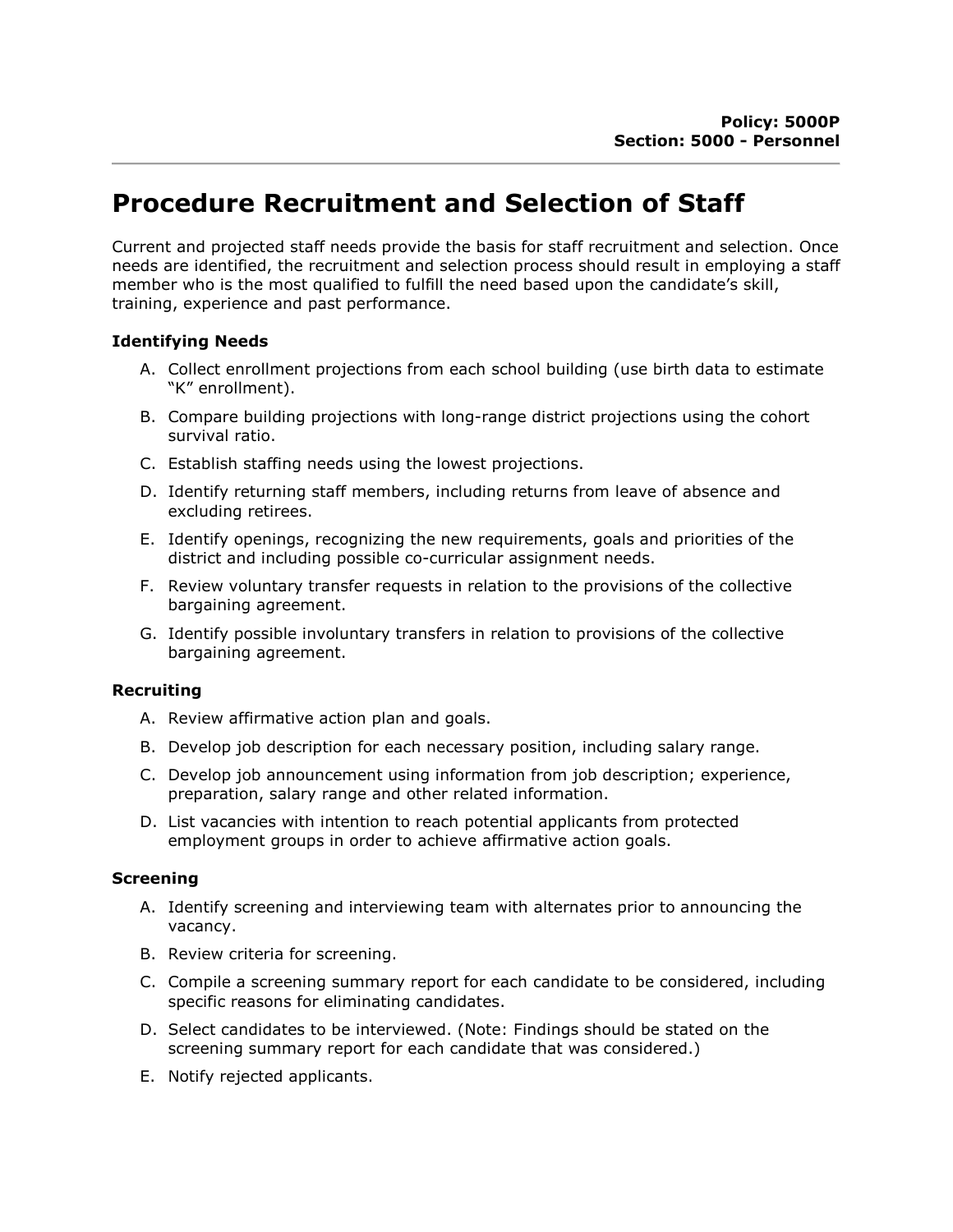## **Interviewing**

- A. Prepare for interview by:
	- 1. Reviewing all duties and responsibilities of the position;
	- 2. Reviewing the minimum qualifications needed to perform the duties of the position;
	- 3. Developing a series of questions to be used in interviewing candidates, including guidelines for what to look for in response to questions; and
	- 4. Reviewing the candidate's application folder.
- B. Meet with team to review interview questions and evaluation procedure.
- C. Ask each candidate to respond to a predetermined set of questions.
- D. Record the responses of each candidate.
- E. Give the candidate an opportunity to ask any question(s).
- F. Inform the candidate regarding the time line for hiring.
- G. Rate the candidate on a scale for each response to each question
- H. Ask one clear and concise question at a time.
- I. Avoid cross-examination or pressure techniques.
- J. Insure fairness by asking the same questions developed from the established criteria for the position.
- K. Abide by the Human Rights Commission's published list of fair and unfair questions. For example:

For Personal Information, ASK questions such as:

- 1. What are your specific goals in a job?
- 2. What is your overall career objective?
- 3. What specific job characteristics are important to you? Why?
- 4. What job characteristics would you like to avoid? Why?
- 5. Do you have any commitments which would prevent you from working the scheduled hours for this position?
- 6. Do you have any specific health conditions which would prevent you from performing all the duties of this job?
- 7. Describe the best supervisor you have had.
- 8. Describe the worst supervisor you have had.

DO NOT ASK questions such as:

- 1. Is it Miss, Mrs. or Ms? Are you married? Do you have children?
- 2. What does your husband/wife do? Where do you live?
- 3. What is the origin of your name?
- 4. Do you mind working for a female or a minority supervisor?
- 5. Do you have a disability?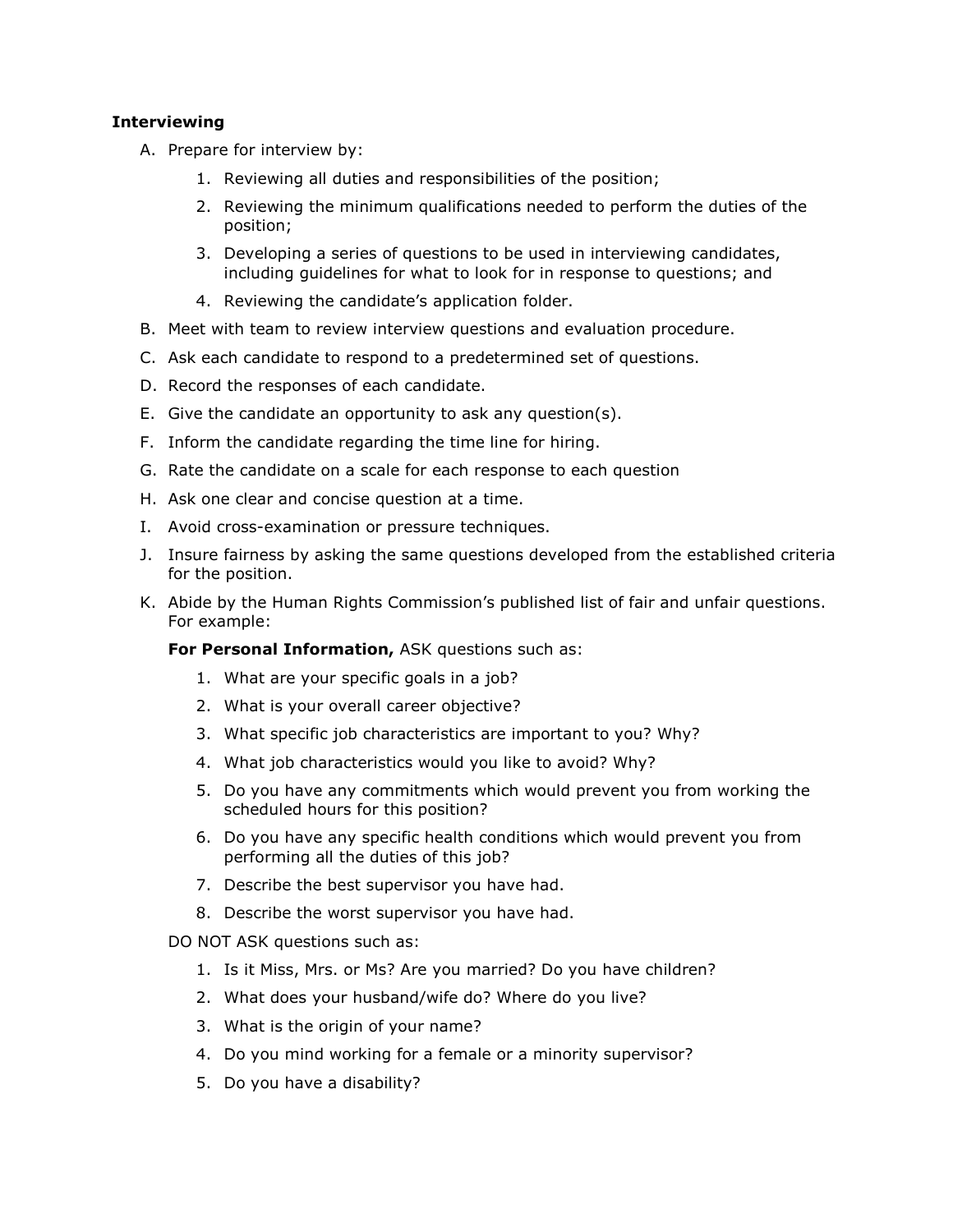For Education Information, ASK questions such as:

- 1. Which subjects did you excel in at school?
- 2. How did you happen to select \_\_\_\_\_\_\_\_\_\_\_\_\_\_\_ as your major?
- 3. Did you work at a part-time job while at school?
- 4. Are you interested in continuing your education? Why? When? Where?
- 5. Do you feel your education prepared you for the job you are seeking with us? In what ways?
- 6. Were you involved in any extracurricular activities?
- DO NOT ASK questions such as:
	- 1. Did you go to school on a scholarship?
	- 2. Where did you live while attending college?
	- 3. What organizations did you belong to in school?

For Military Information, ASK questions such as:

- 1. What other kinds of training or schooling have you received?
- 2. In what ways do you feel your training will help you in performing this job?
- 3. What did you find challenging about your assignment?

DO NOT ASK questions such as:

- 1. Were you drafted?
- 2. Where were you stationed?
- 3. What type of discharge did you receive from the United States military service?

### For Employment and Experience Information, ASK questions such as:

- 1. Tell me about your last job and your major responsibilities.
- 2. What were some of the more challenging aspects of your job?
- 3. Describe the training you received on your last job.
- 4. In what ways do you feel your previous employment will help you in performing this job?
- 5. If we were to contact your previous employer, what would he/she describe as your strengths? What areas might he/she suggest for improvement?
- 6. Which of your past jobs did you enjoy the most? Least? Why?
- 7. What were your reasons for leaving your last job?
- 8. May we contact your present employer?

DO NOT ASK questions such as:

- 1. Why have you had so many jobs?
- 2. Why are you coming back to work after so many years?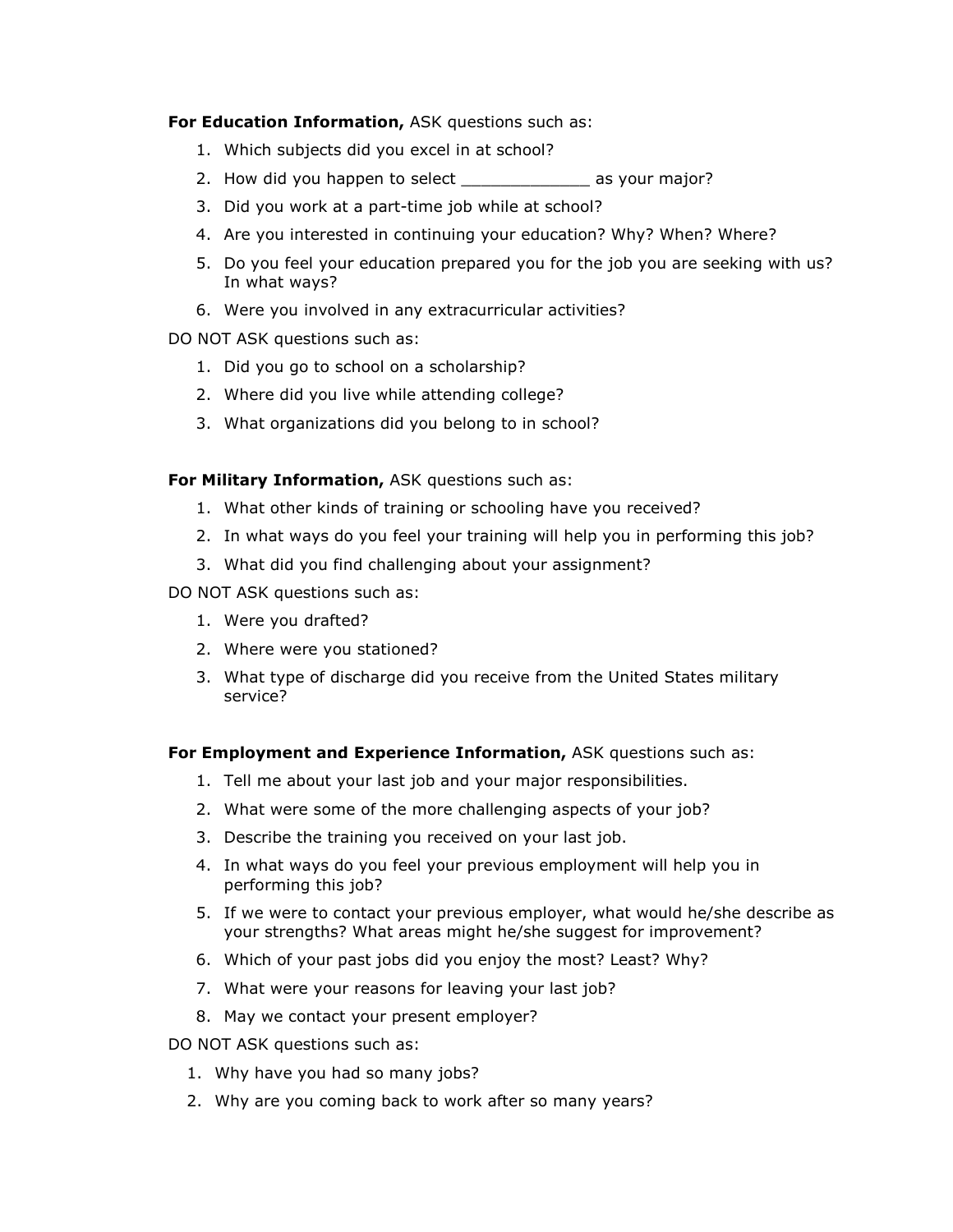- 3. How do feel about working with younger/older people?
- L. DO NOT request, require or otherwise compel or coerce an applicant to: 1) disclose login information for their personal social networking account; or 2) access their personal social networking account in the presence of any district employee; or 3) add a district employee to their personal social networking account's contact list; or 4) alter the settings on their personal social networking account to affect any third party's ability to view it.

The district may not refuse to hire an applicant based on the his/her failure to comply with any of the above-listed requests or requirements regarding their personal social networking account. Verifying References

- A. Contact candidate's previous supervisor(s). Ask prepared list of job-related questions.
- B. Visit and/or observe candidate on site (when possible).
- C. Contact any personal acquaintances who would know about the qualifications of the candidate.
- D. Rate the candidate on a scale for the response to each question.

## Recommending

- A. Review available information:
	- 1. Credentials training, experience and recommendations,
	- 2. Letters of application, responses to topics on supplementary application,
	- 3. Responses to interview questions,
	- 4. Contact with previous supervisors and personal acquaintances.
- B. Select candidate to be recommended to superintendent.
- C. Prepare supporting statements on behalf of the candidate to be recommended.
- D. Place screening evaluation, interview evaluation, and telephone reference check reports in a file for possible future reference.

## Employing

- A. Review the written recommendation and supporting information from the interviewer(s).
- B. Inform candidate that he/she will:
	- 1. Be recommended for the position, provided that the records of the Washington State Patrol criminal investigation system reveal that the prospective staff member is free of any convictions of offenses against children and other persons. (RCW 43.43.832);
	- 2. Receive a general statement about the type of contract that will be issued (letter of intent);
	- 3. Be expected to verify in writing his/her willingness to accept a contract if offered;
	- 4. Be expected to present documents which establish his/her identity, and attest, in writing, his/her eligibility to work in this country; and